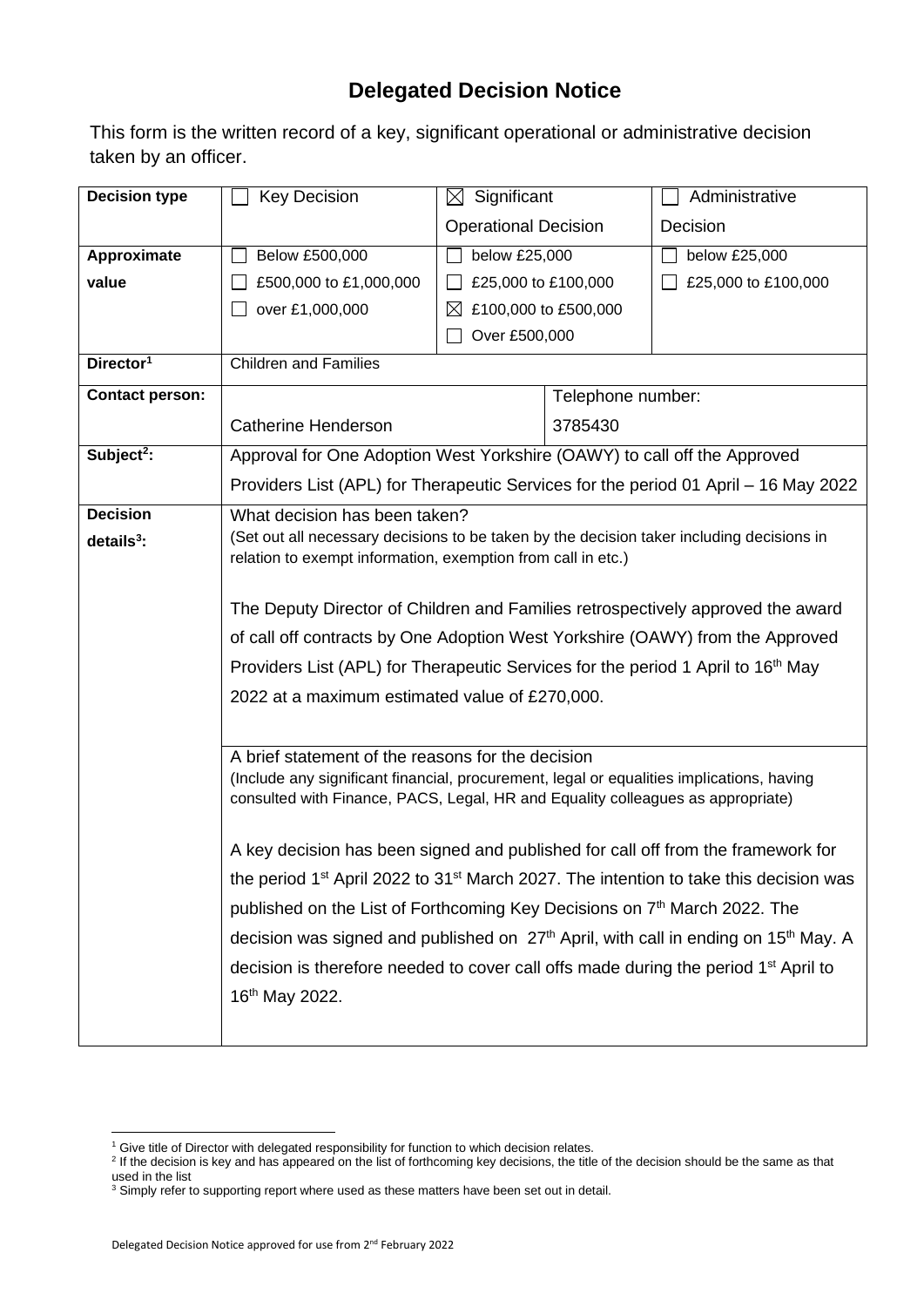|                            | Brief details of any alternative options considered and rejected by the decision                                         |  |  |  |  |
|----------------------------|--------------------------------------------------------------------------------------------------------------------------|--|--|--|--|
|                            | maker at the time of making the decision                                                                                 |  |  |  |  |
|                            |                                                                                                                          |  |  |  |  |
|                            |                                                                                                                          |  |  |  |  |
| <b>Affected wards:</b>     | N/A                                                                                                                      |  |  |  |  |
|                            |                                                                                                                          |  |  |  |  |
| <b>Details of</b>          | <b>Executive Member</b>                                                                                                  |  |  |  |  |
| consultation               |                                                                                                                          |  |  |  |  |
| undertaken <sup>4</sup> :  | <b>Ward Councillors</b>                                                                                                  |  |  |  |  |
|                            |                                                                                                                          |  |  |  |  |
|                            | Chief Digital and Information Officer <sup>5</sup>                                                                       |  |  |  |  |
|                            |                                                                                                                          |  |  |  |  |
|                            | Chief Asset Management and Regeneration Officer <sup>6</sup>                                                             |  |  |  |  |
|                            |                                                                                                                          |  |  |  |  |
|                            |                                                                                                                          |  |  |  |  |
|                            | Others                                                                                                                   |  |  |  |  |
|                            |                                                                                                                          |  |  |  |  |
| Implementation             | Officer accountable, and proposed timescales for implementation                                                          |  |  |  |  |
|                            | Head of Service, One Adoption West Yorkshire                                                                             |  |  |  |  |
|                            | Call Off contracts to be awarded from April 2022 onwards                                                                 |  |  |  |  |
| <b>List of</b>             | Date Added to List:-                                                                                                     |  |  |  |  |
| <b>Forthcoming</b>         |                                                                                                                          |  |  |  |  |
| Key Decisions <sup>7</sup> | If Special Urgency or General Exception a brief statement of the reason why it is<br>impracticable to delay the decision |  |  |  |  |
|                            |                                                                                                                          |  |  |  |  |
|                            | If Special Urgency Relevant Scrutiny Chair(s) approval                                                                   |  |  |  |  |
|                            |                                                                                                                          |  |  |  |  |
|                            | Signature<br>Date                                                                                                        |  |  |  |  |
| <b>Publication of</b>      | If not published for 5 clear working days prior to decision being taken the reason<br>why not possible:                  |  |  |  |  |
| report <sup>8</sup>        |                                                                                                                          |  |  |  |  |
|                            | If published late relevant Executive member's approval                                                                   |  |  |  |  |
|                            | Signature<br>Date                                                                                                        |  |  |  |  |
| Call In                    | Is the decision available <sup>9</sup><br>Yes<br>$\boxtimes$ No                                                          |  |  |  |  |
|                            |                                                                                                                          |  |  |  |  |
|                            | for call-in?                                                                                                             |  |  |  |  |

<sup>4</sup> Include details of any interest disclosed by an elected Member on consultation and the date of any relevant dispensation given.

<sup>&</sup>lt;sup>5</sup> See Officer Delegation Scheme (Executive Functions) CDIO must be consulted in relation to all matters relating to the Council's use of digital technology

<sup>&</sup>lt;sup>6</sup> See Officer Delegation Scheme (Executive Functions) CAMRO must be consulted in relation to all matters relating to the Council's land and buildings.

 $^7$  See Executive and Decision Making Procedure Rule 2.4 - 2.6. Complete this section for key decisions only

<sup>&</sup>lt;sup>8</sup> See Executive and Decision Making Procedure Rule 3.1. Complete this section for key decisions only

<sup>&</sup>lt;sup>9</sup> See Executive and Decision Making Procedure Rule 5.1. Significant operational decisions taken by officers are never available for call in. Key decisions are always available for call in unless they have been exempted from call in under rule 5.1.3.